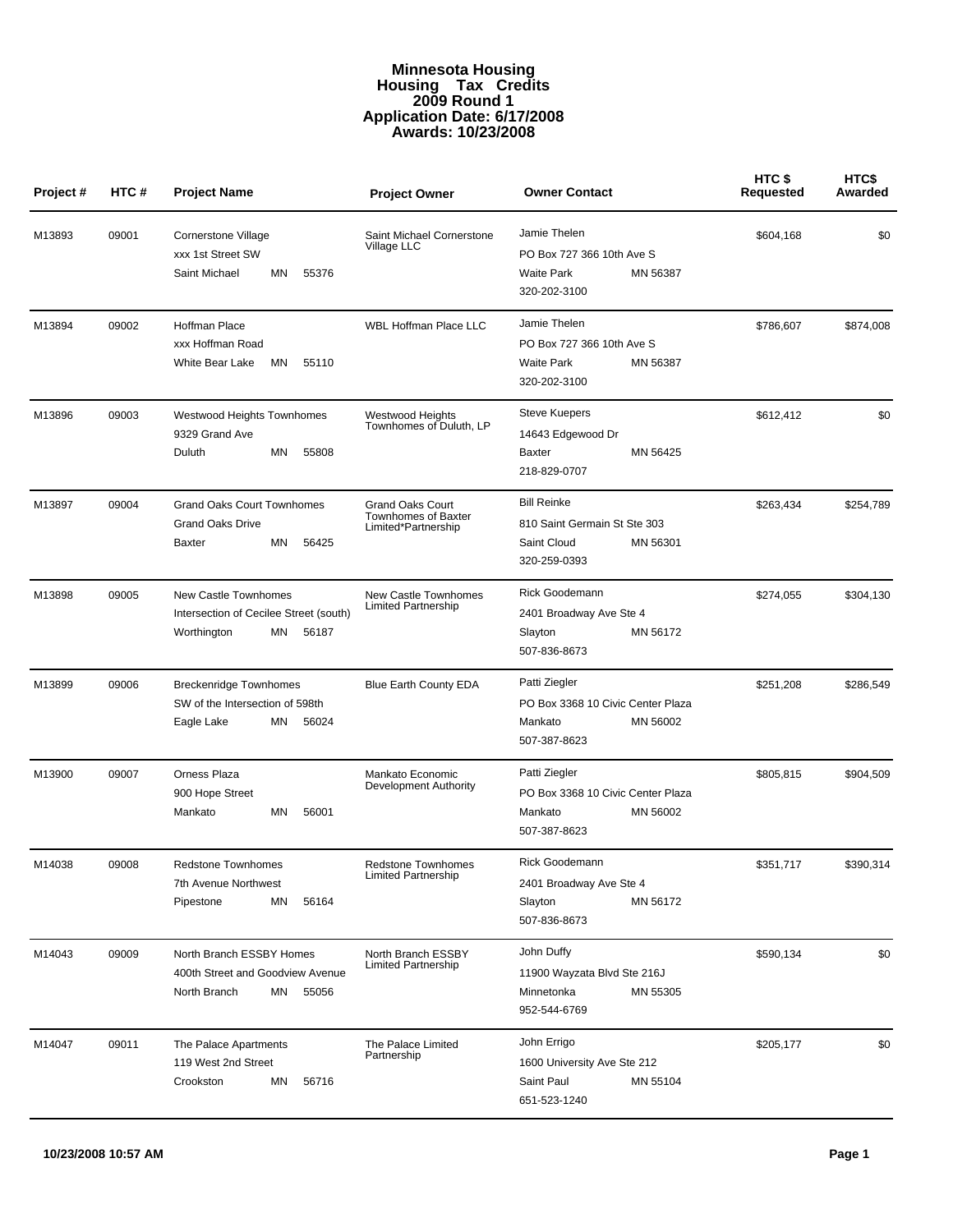| Project# | HTC#  | <b>Project Name</b>                                                                         | <b>Project Owner</b>                               | <b>Owner Contact</b>                                                                             | HTC \$<br>Requested | HTC\$<br>Awarded |
|----------|-------|---------------------------------------------------------------------------------------------|----------------------------------------------------|--------------------------------------------------------------------------------------------------|---------------------|------------------|
| M14048   | 09012 | <b>Big Lake Homes</b><br><b>XXX Donna Court</b><br>ΜN<br>55309<br>Big Lake                  | <b>Big Lake Homes Limited</b><br>Partnership       | John Duffy<br>11900 Wayzata Blvd Ste 216J<br>Minnetonka<br>MN 55305<br>952-544-6769              | \$538,325           | \$0              |
| M14053   | 09013 | Yorkdale Redevelopment Phase I<br>7429 York Ave S<br>Edina<br>MN<br>55435                   | Yorkdale I LP                                      | Joseph Holmberg<br>328 Kellogg Blvd W<br>Saint Paul<br>MN 55102<br>651-290-6242                  | \$868,725           | \$0              |
| M14059   | 09014 | Har Mar Apartments<br><b>Multiple Addresses</b><br>Roseville<br>ΜN<br>55413                 | Snelling Avenue LLC                                | Alan Arthur<br>1625 Park Ave S<br>Minneapolis<br>MN 55404<br>612-341-3148                        | \$860,000           | \$1,054,859      |
| M14060   | 09015 | School View Square<br>680-750 Minnesota Avenue<br>55309<br>Big Lake<br>ΜN                   | MDI Limited Partnership #69                        | Jean Huwe<br>1600 University Ave Ste 212<br>Saint Paul<br>MN 55104<br>651-523-1233               | \$188,215           | \$202,621        |
| M14062   | 09016 | Wayzata Gateway<br>141 & 155 Central Avenue North<br>55391<br>Wayzata<br>ΜN                 | Wayzata Gateway LP                                 | Cynthia Lee<br>328 Kellogg Blvd W<br>Saint Paul<br>MN 55102<br>651-290-6245                      | \$332,194           | \$380,695        |
| M14063   | 09017 | Leech Lake Homes VI<br>3/4 miles off HWY 371 on CR-145<br>Cass Lake<br>56633<br>ΜN          | Leech Lake Limited<br>Partnership # 6              | Marlene Mitchell<br>Route 3 Box 100<br>Cass Lake<br>MN 56633<br>218-335-8280                     | \$489,467           | \$558,328        |
| M14111   | 09019 | Lexington Commons Apartments<br>375 N. Lexington Parkway<br>Saint Paul<br>55104<br>ΜN       | Lexington Apartments<br><b>Limited Partnership</b> | Joseph Holmberg<br>328 Kellogg Blvd W<br>Saint Paul<br>MN 55102<br>651-290-6242                  | \$413,159           | \$0              |
| M14115   | 09020 | Normandy Townhomes Limited<br>800 - 11th Avenue SW<br>Cambridge<br>ΜN<br>55008              | Normandy Townhomes<br>Limited Partnership          | Rob McCready<br>1600 University Ave Ste 212<br>Saint Paul<br>MN 55104<br>651-646-7848            | \$346,898           | \$395,701        |
| M14120   | 09021 | <b>Chateau Goiffon Apartments</b><br>1688 Sorel Street<br>Centerville<br>ΜN<br>55038        | Centerville Leased Housing<br>LLC                  | Ronald G Mehl<br>750 2nd St NE Ste 100<br>Hopkins<br>MN 55305<br>952-431-5700                    | \$604,830           | \$0              |
| M14122   | 09024 | <b>Ewing Square Townhomes</b><br>6200 Ewing Lane N<br><b>Brooklyn Center</b><br>MN<br>55429 | Ewing Square Family<br>Housing Limited Partnership | <b>Harold Teasdale</b><br>5407 Excelsior Blvd Ste 500<br>MN 55416<br>Minneapolis<br>952-922-4405 | \$240,982           | \$265,592        |
| M14124   | 09025 | <b>Battle Creek Apartments</b><br>2485 Londin Ln E<br>Maplewood<br>ΜN<br>55119              | <b>Battle Creek Apartments LP</b>                  | John Weis<br>7645 Lyndale Ave S<br>Minneapolis<br>MN 55423<br>612-243-4637                       | \$780,000           | \$0              |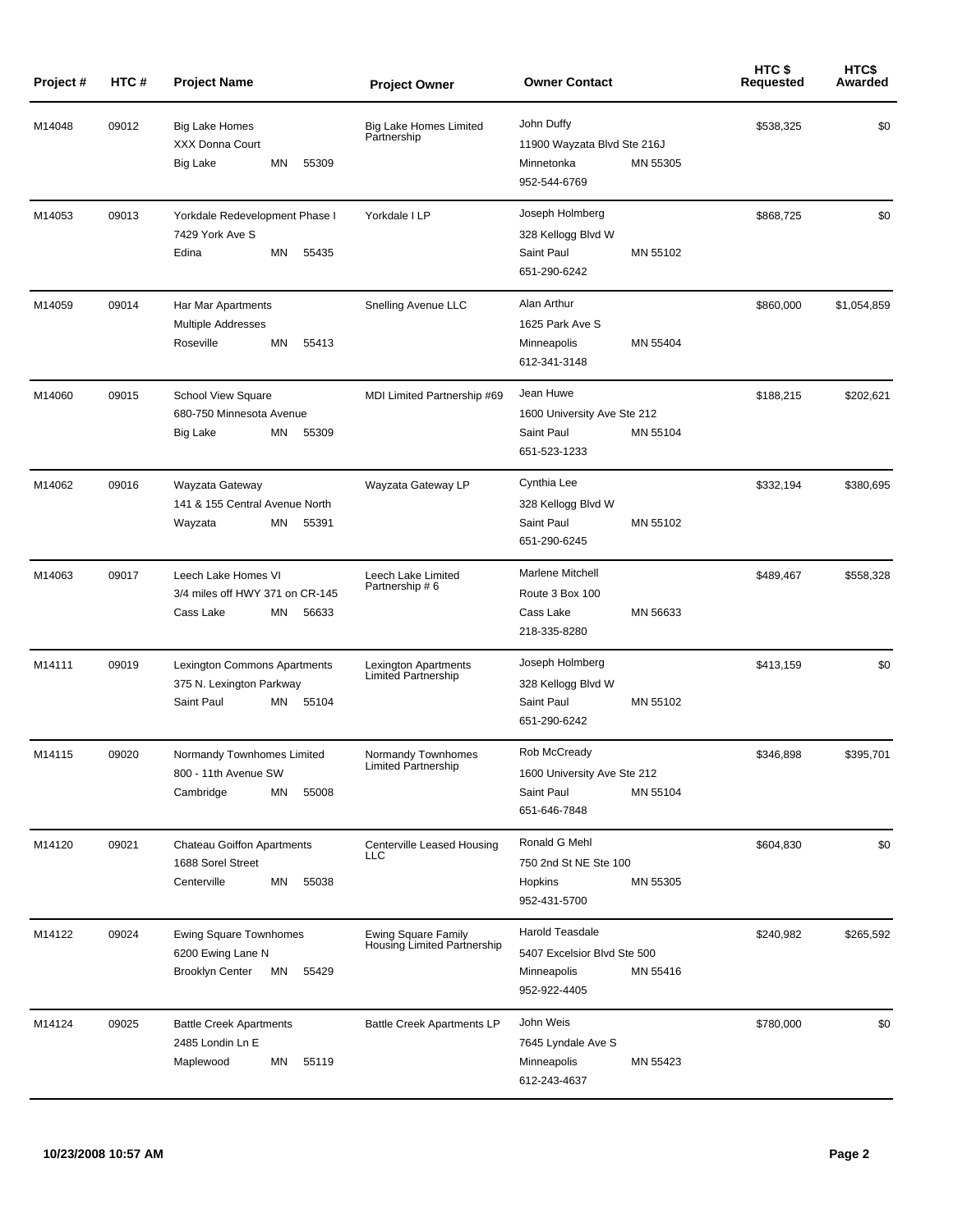| Project# | HTC#   | <b>Project Name</b>                                                                                                    | <b>Project Owner</b>                                              | <b>Owner Contact</b>                                                                     | HTC\$<br>Requested | HTC\$<br>Awarded |
|----------|--------|------------------------------------------------------------------------------------------------------------------------|-------------------------------------------------------------------|------------------------------------------------------------------------------------------|--------------------|------------------|
| M14126   | 09026  | Northgate Woods<br>1530 123rd Ln NE<br>Anoka<br>ΜN<br>55317                                                            | TBA*                                                              | Ken Isaacson<br>400 Selby Ave Ste C<br>Saint Paul<br>MN 55102<br>651-292-0211            | \$851,831          | \$0              |
| M14129   | 09028  | <b>Bystrom Bros/Franklin Station</b><br>2304 Snelling Avenue<br>55404<br>ΜN<br>Minneapolis                             | <b>Transit Ventures Limited</b><br>Partnership                    | <b>Brian Miller</b><br>2916 Franklin Ave E<br>MN 55406<br>Minneapolis<br>612-872-2310    | \$739,618          | \$0              |
| M14131   | 09029  | Gateway Lofts aka Broadway<br>2601 Broadway W<br>ΜN<br>55411<br>Minneapolis                                            | Broadway Housing LP                                               | Herb Frey<br>2211 Clinton Ave S<br>MN 55404<br>Minneapolis<br>612-874-0311               | \$602,399          | \$0              |
| M14135   | 09031  | Jefferson Square<br>1356 Jefferson Rd<br>Northfield<br>ΜN<br>55057                                                     | Northfield Leased Housing<br>Associates I, Limited<br>Partnership | <b>Chris Barnes</b><br>2355 Polaris Ln N Ste 100<br>MN 55447<br>Plymouth<br>763-354-5610 | \$461,936          | \$507,377        |
| M14139   | 09032  | Grand Manor II & III<br><b>Multiple Addresses</b><br><b>Grand Rapids</b><br>55744<br>ΜN                                | <b>Grand Manor Housing</b><br><b>Limited Partnership</b>          | Skip Duchesneau<br>PO Box 340 7539 Front St NW<br>Walker<br>MN 56484<br>218-547-3307     | \$169,836          | \$181,335        |
| M14140   | 09033  | <b>River Rock Townhomes</b><br>1414 - 5th Avenue SE<br><b>Little Falls</b><br>ΜN<br>56345                              | Little Falls Housing Limited<br>Partnership                       | Skip Duchesneau<br>PO Box 340 7539 Front St NW<br>Walker<br>MN 56484<br>218-547-3307     | \$308,700          | \$340,894        |
| M14146   | 09034  | Nicollet Square<br>3700 Nicollet Avenue<br>ΜN<br>55409<br>Minneapolis                                                  | <b>PCNF Nicollet Housing</b><br><b>Limited Partnership</b>        | Kirk Moorhead<br>430 Oak Grove St Ste 130<br>Minneapolis<br>MN 55403<br>612-871-0890     | \$99,051           | \$278,052        |
| M14147   | 09035  | <b>Riverwalk Village</b><br>xxxx - East 3rd Street<br>ΜN<br>55904<br>Rochester                                         | Riverwalk, LP                                                     | Joseph Weis<br>7381 Airport View Dr SW<br>Rochester<br>MN 55902<br>507-285-5082          | \$778,804          | \$0              |
| M14125   | 09038  | PPL West 7th Housing<br>23xx West 7th Street<br>Saint Paul<br>ΜN<br>55116                                              | PPL West 7th LP                                                   | Barbara McCormick<br>1035 Franklin Ave E<br>Minneapolis<br>ΜN<br>612-455-5100            | \$928,699          | \$0              |
| M13891   | 09S301 | <b>Meadowlark Townhomes</b><br>Holt Ave & 210th Street West<br>Lakeville<br>ΜN<br>55044<br>Suballocator: Dakota County | Meadowlark Family Housing<br>Limited Partnership                  | <b>Mark Ulfers</b><br>1228 Town Centre Dr<br>MN 55123<br>Eagan<br>651-675-4444           | \$242,869          | \$183,388        |
| M14065   | 09S305 | <b>Chancellor Manor</b><br>14250 IRVING AVE SO<br><b>Burnsville</b><br>ΜN<br>55306                                     | CHDC Chancellor Manor LP                                          | Danielle Salus<br>614 1st St N Ste 100<br>Minneapolis<br>MN 55401<br>612-332-6264        | \$1,185,223        | \$328,260        |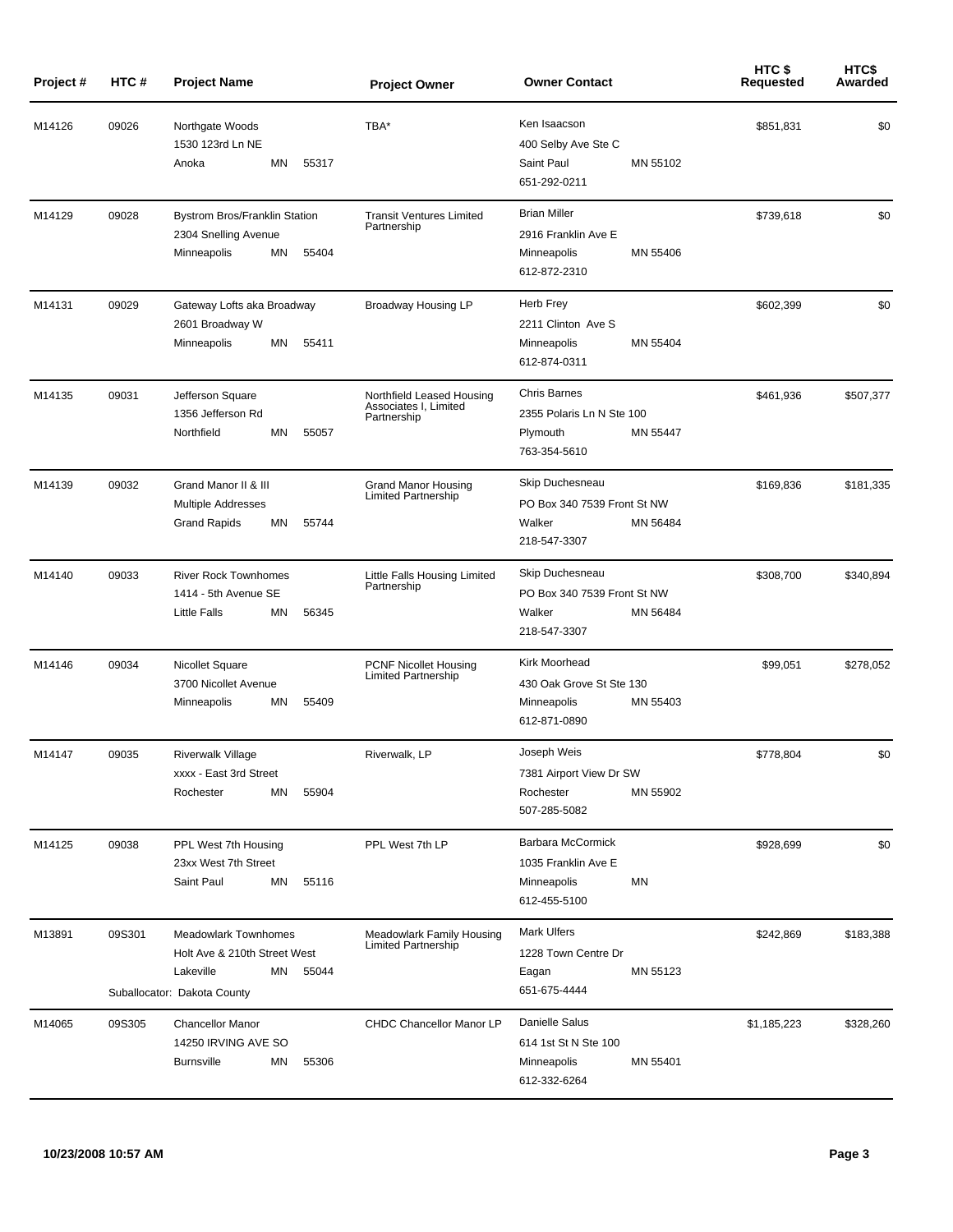| Project# | HTC#                             | <b>Project Name</b>                                                                                                                             | <b>Project Owner</b>                                                                 | <b>Owner Contact</b>                                                                  | HTC\$<br>Requested | HTC\$<br>Awarded |
|----------|----------------------------------|-------------------------------------------------------------------------------------------------------------------------------------------------|--------------------------------------------------------------------------------------|---------------------------------------------------------------------------------------|--------------------|------------------|
| M14065   | 09S305                           | <b>Chancellor Manor</b><br>14250 IRVING AVE SO<br>ΜN<br>55306<br><b>Burnsville</b>                                                              | <b>CHDC Chancellor Manor LP</b>                                                      | Danielle Salus<br>614 1st St N Ste 100<br>MN 55401<br>Minneapolis<br>612-332-6264     | \$1,185,223        | \$740,522        |
| M14110   | 09S507                           | Lowry Apartments Limited Partnership Lowry Apartments Limited<br>2510 Polk Street NE<br>ΜN<br>55418<br>Minneapolis<br>Suballocator: Minneapolis | Partnership                                                                          | Rob McCready<br>1600 University Ave Ste 212<br>Saint Paul<br>MN 55104<br>651-646-7848 | \$461,029          | \$461,029        |
| M14121   | 09S507                           | Near North Community Housing<br>Scattered Sites - please see attached<br>Minneapolis<br>ΜN<br>55411<br>Suballocator: Minneapolis                | Near North LLC                                                                       | Barbara McCormick<br>1035 Franklin Ave E<br>ΜN<br>Minneapolis<br>612-455-5100         | \$752,743          | \$150,516        |
| M14142   | 09S507                           | <b>Creekside Commons</b><br>103 54th St<br>ΜN<br>55419<br>Minneapolis<br>Suballocator: Minneapolis                                              | <b>PCNF Creekside Commons</b><br><b>LPPlymouth Church</b><br>Neighborhood Foundation | Lee Blons<br>430 Oak Grove St Ste 130<br>MN 55403<br>Minneapolis<br>612-871-0890      | \$343,976          | \$538.304        |
| M14132   | 09S508                           | Clare Midtown (Tax Credit project)<br>3105 23rd Avenue South<br>ΜN<br>55406<br>Minneapolis<br>Suballocator: Minneapolis                         | Clare Hiawatha Limited<br>Partnership                                                | Lee Lewis<br>929 Central Ave NE<br>MN 55413<br>Minneapolis<br>612-236-9521            | \$553,494          | \$150,517        |
| M14116   | 09S602<br>Suballocator: St. Paul | Renaissance Box<br>210 East 10th Street<br>Saint Paul<br>MN                                                                                     | Ren Box LLC                                                                          | Pam Bookhout<br>1625 Park Ave S<br>MN 55404<br>Minneapolis<br>612-341-3148            | \$832,979          | \$967,212        |
| M14046   | 09S603<br>Suballocator: St. Paul | The Terraces<br><b>Multiple Addresses</b><br>Saint Paul<br>ΜN<br>55107                                                                          | The Terrace Limited<br>Partnership                                                   | Karen Reid<br>481 Wabasha St S<br>Saint Paul<br>MN 55107<br>651-292-6525              | \$368,620          | \$1,000          |
| M14127   | 09S604<br>Suballocator: St. Paul | East Side Commons<br>987 Payne Ave.<br>Saint Paul<br>ΜN<br>55130                                                                                | TBA*                                                                                 | Ken Isaacson<br>400 Selby Ave Ste C<br>Saint Paul<br>MN 55102<br>651-292-0211         | \$881.958          | \$1,000          |
| M14042   | 09S801                           | Granada Lake Townhomes<br><b>Multiple Addresses</b><br>Oakdale<br>ΜN<br>55128<br>Suballocator: Washington County                                | Oakdale-Granada Lakes LP                                                             | Mary Kotek<br>3550 Labore Rd Ste 8<br>Saint Paul<br>MN 55110<br>651-787-0687          | \$454,722          | \$500,238        |
| M14143   | 09S802                           | Forest Oak Apartments<br>xxxx Forest Ridge N<br><b>Forest Lake</b><br>ΜN<br>55025<br>Suballocator: Washington County                            | Forest Oak Apartments LP                                                             | John Weis<br>7645 Lyndale Ave S<br>MN 55423<br>Minneapolis<br>612-243-4637            | \$469,184          | \$0              |
| M14055   | 08T003                           | Edina YMCA Redevelopment<br>7355 York Avenue South<br>Edina<br>ΜN<br>55424                                                                      | Edina Y Housing LP                                                                   | Joseph Holmberg<br>328 Kellogg Blvd W<br>Saint Paul<br>MN 55102<br>651-290-6242       | \$501,663          |                  |